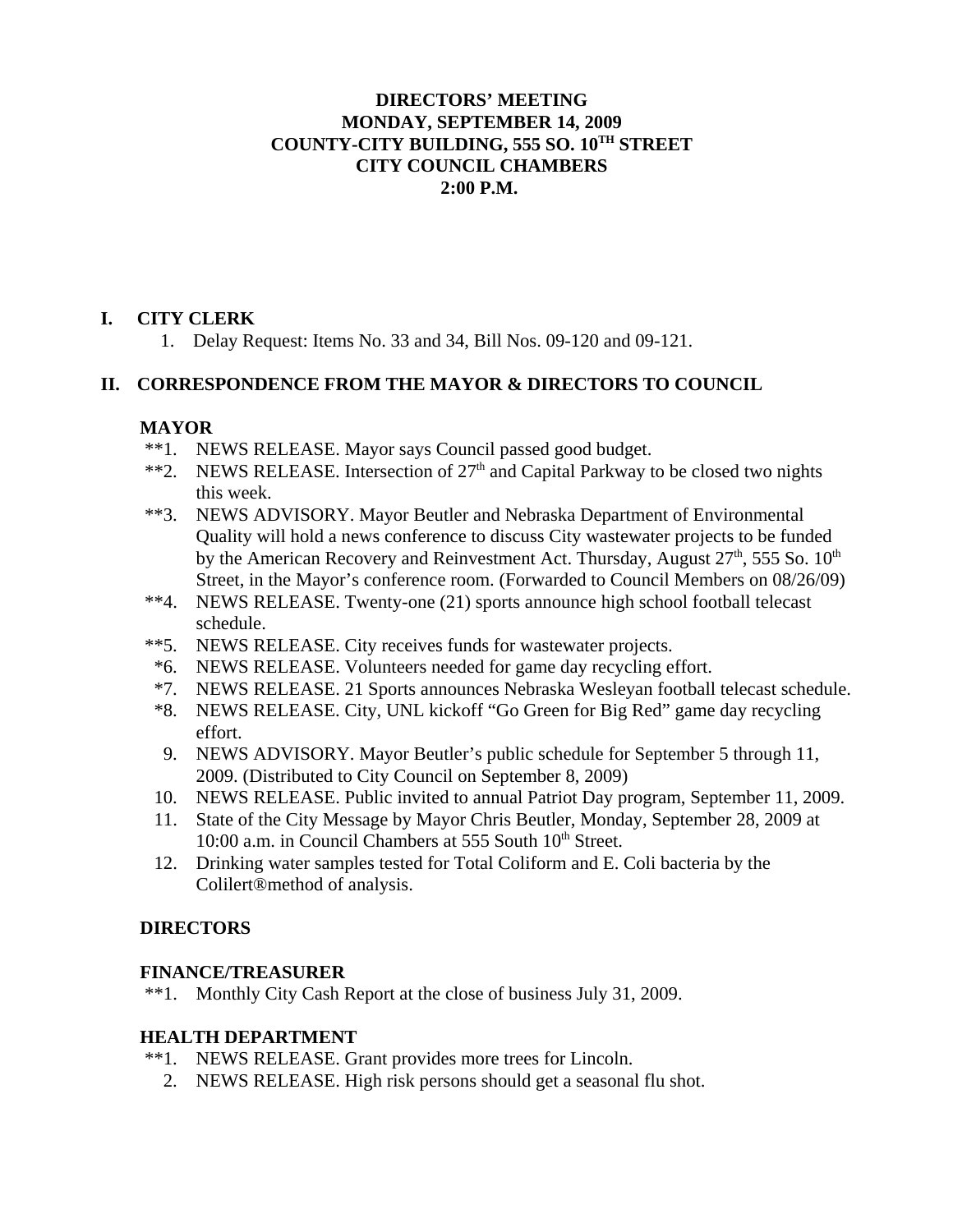## **HEALTH DEPARTMENT/ANIMAL CONTROL**

- \*\*1. Reply to inquiry on allowing pit bulls in neighborhoods and the fear of the animals being around children from Robert Westfall, Animal Control Division Manager.
	- a) Email from Martin Coria requesting action to prevent pit bull attacks.

# **CITY LIBRARIES**

- \*1. Get the Smartest Card @ your library. September is Library Card Sign-up Month.
- \*2. A very popular program returns to Lincoln City Libraries this fall. Read to a Dog provides an opportunity for children ages 6 to 12 to practice their reading.
- 3. City Library Schedule for fall includes Preschool Storytime, Toddler Time, Family Nights and Storytimes for Elementary Children beginning September 1, 2009 through December, 2009 at designated City Libraries.

## **PUBLIC WORKS AND UTILITIES**

 \*\*1. Reply to Jim Easom on the deteriorating metal building next to the end of the Harris Overpass. (August 24, 2009, IV. Correspondence from Citizens, No. 4)

## **URBAN DEVELOPMENT**

 \*\*1. Clinton Thomas,' Housing Rehab & Real Estate Division, memo on the Street and Alley Vacation No. 09005. East/west alley between North 41<sup>st</sup> and North 42<sup>nd</sup> Streets, north of Y Street.

## **WEED AUTHORITY**

1. Combined Weed Program, City of Lincoln, August 2009 monthly report.

# **III. COUNCIL RFI'S AND CITIZEN CORRESPONDENCE TO INDIVIDUAL COUNCIL MEMBERS**

## **JON CAMP**

- \*1. Email to Mark Koller requesting explanation on cost with the classification changes to M Class.
- 2. Councilman Camp's reply to L. J. Suda regarding the Urban Development Department's having leased office space with Haymarket Square.

## **DOUG EMERY**

- \*1. Letter from Mayor Beutler to Rod Vlcek, United Steelworkers of America, with directive to City Directors and Staff regarding Stimulus Funds: Buying American and Local.
- 2. Letter from Jane Hood regarding a parking ticket received and reply from John McQuinn, Chief City Prosecutor.

## **JAYNE SNYDER**

\*\*1. Correspondence from Parks Coble regarding the water foundation at 33<sup>rd</sup> Street, north of Leighton Street, on the Dietrich bike path not in working order. Also, the water fountain at Fleming Fields is locked up. (Forwarded to Lynn Johnson, Director of Parks & Recreation)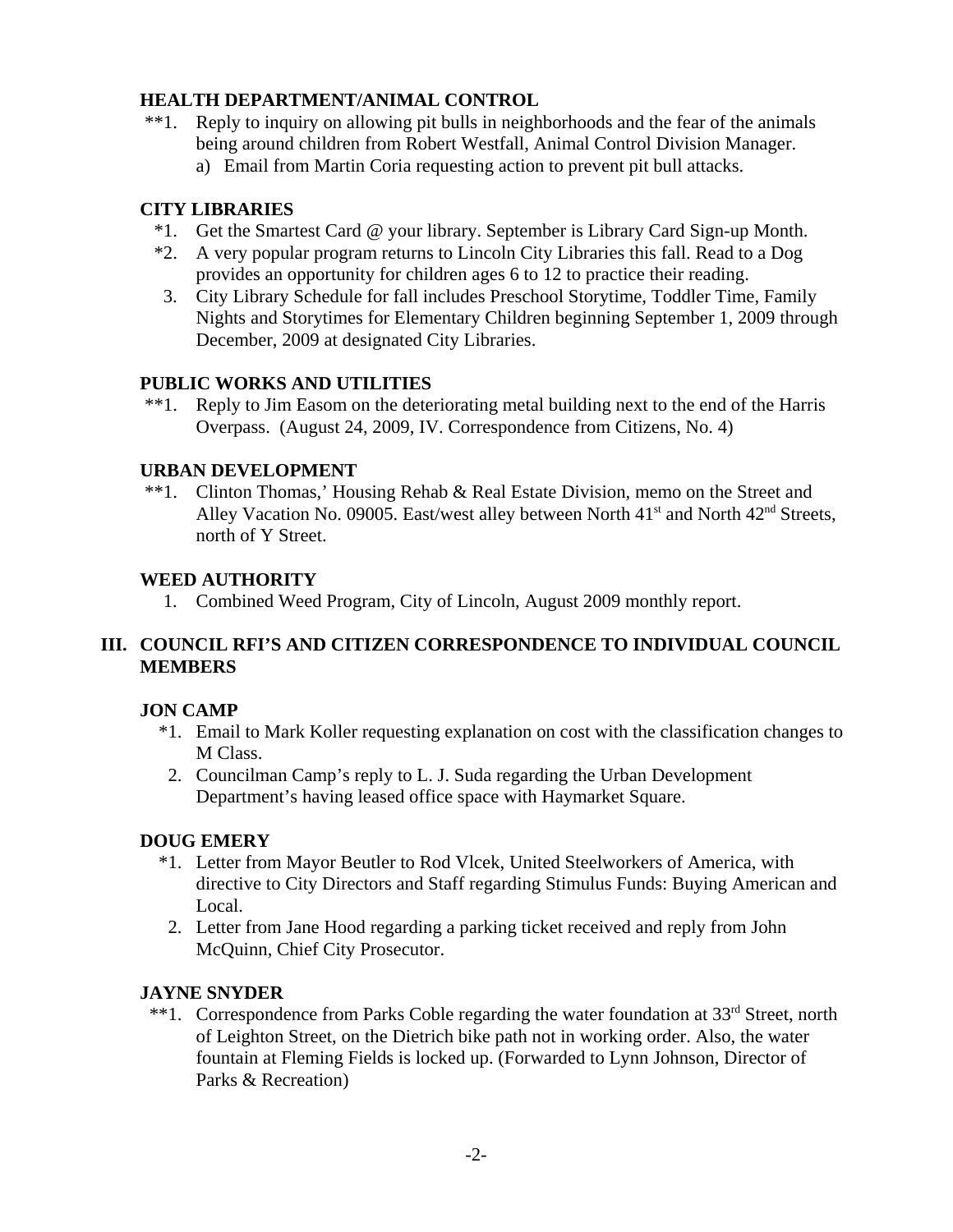## **JOHN SPATZ**

 1. Copy of letter from Wallace Becker to City Ombudsman, Lin Quenzer, regarding Sound Pollution in Downtown Residential Lincoln.

## **IV. CORRESPONDENCE FROM CITIZENS TO COUNCIL**

- \*\* 1. Lincoln Chamber of Commerce comments, and thanks, on the 2009 Federal Fly-Back event attracting over 750 local business leaders.
- \*\*2. Lisa Franklin email message on planning permit to be considered on Monday, August 31, 2009.
	- a) Letter from Lisa Franklin with concerns of the plan for a mental health facility on South  $14<sup>th</sup>$  Street in a residential neighborhood.
- \*3. Letter from Larry Sims to Lincoln's Chief of Police, Tom Cassidy, regarding enforcing traffic laws.
- \* 4. Emails from Monica Choyeski inquiring about the LES retirement match with their frequent rate increases with replies from Lin Quenzer, City Ombudsman, and Trish Owen, MPA, Mayor's Office, Deputy Chief of Staff.
- \*5. Media Release. Mayor's Blue Ribbon Task Force releases draft recommendations; asks for public comment.

# **V. ADJOURNMENT**

## **\*\*HELD OVER FROM 08/31/09**

### **\* HELD OVER FROM 09/07/09**

W:\FILES\CITYCOUN\WP\DA091409.wpdmmm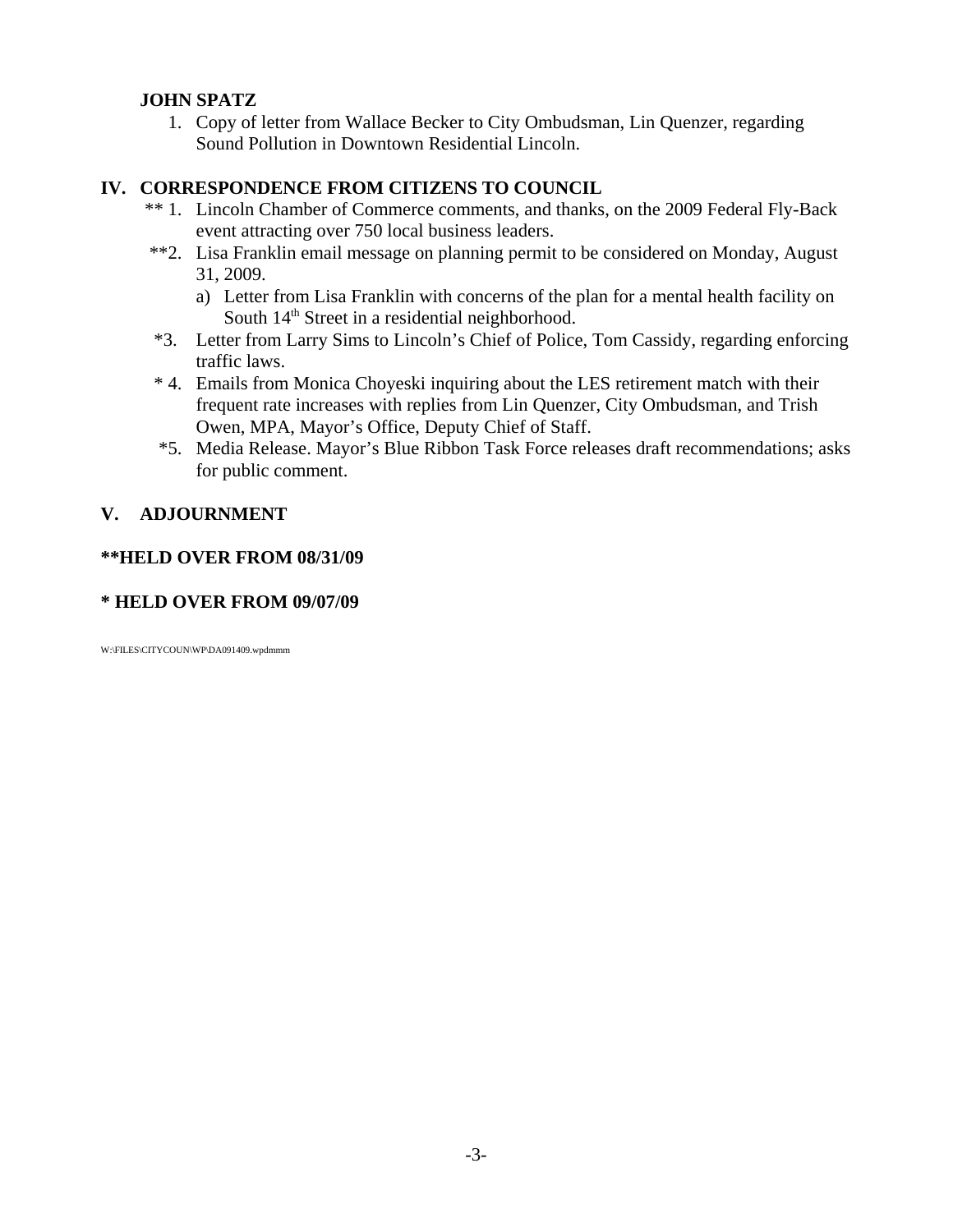## **DIRECTORS' MEETING MINUTES MONDAY, SEPTEMBER 14, 2009 2:00 p.m. COUNTY/CITY BUILDING CONFERENCE ROOM 113**

**Council Members Present:** Doug Emery, Chair; John Spatz, Vice-Chair; Jonathan Cook, Eugene (Gene) Carroll, Jayne Snyder**,** Jon Camp, Adam Hornung

**Others Present:** Rick Hoppe, Trish Owen, Milo Mumgaard, Mayor's Office; City Clerk Joan Ross; John Hendry, City Attorney; and Tammy Grammer, City Council Secretary

Mr. Emery opened the meeting at 2:03 p.m. Location Announcement of the Nebraska Open Meetings Act: A Copy of the Nebraska Open Meetings Act is Located on the Wall at the Rear of this Room.

## **I. CITY CLERK** -

City Clerk Joan Ross stated on their Agenda today for Item 8, she would like to have a motion to place this item on pending with date certain for February 1, 2010. Requested by Mike Rierden on behalf of his clients. *[#8, Setting the hearing date of Monday, February 1, 2010, requested by J. Michael Rierden on behalf of Lincoln Federal Savings Bank and Stonebridge Creek LLC appealing from the determination of Impact Fees imposed on the property legally described as Lots 39, 45, 46, 47, 49, 50 in Section 25, Township 11 North, Range 6 East generally located between Centurion Drive and North 27th Street along both sides of Alvo Road, Lancaster County, Nebraska.]* 

Items 11 & 12 will be called together. *[#11, Application of Red Herring Concepts, LLC, dba Toast for a Class C and Class K catering liquor license at 570 Fallbrook Blvd., Suite 105.; and #12, Manager application of Michael J. Martin for Red Herring Concepts, LLC, dba Toast at 570 Fallbrook Blvd., Suite 105.]*

Items 13 & 14 will be called together. *[#13, Application of A.S. Hospitality, Inc. dba Capital City Grill for a Class C liquor license at 301 N. 8th Street.; and #14, Manager application of Randall A. Jones for A.S. Hospitality, Inc. dba Capital City Grill at 301 N. 8th Street.]*

As a reminder, they have some Motions-To-Amend to substitute for Items 20, 21, & 22. *[#20, 09-100, Amending Chapter 2.76 of the Lincoln Municipal Code relating to the City's Personnel System by amending the Title Page to delete Section 2.76.160 Compensation Plan, Variable Merit Pay Plan; amending Section 2.76.040 Definitions, to define Excluded Employee; amending Section 2.76.130 Position and Pay Range Allocation, relating to Excluded Employees; amending Section 2.76.135 Merit Pay Plan Established, to include Excluded Employees and increase the maximum number of merit pay steps; amending Section 2.76.145 Merit Pay Plan, Administration and Requirements for*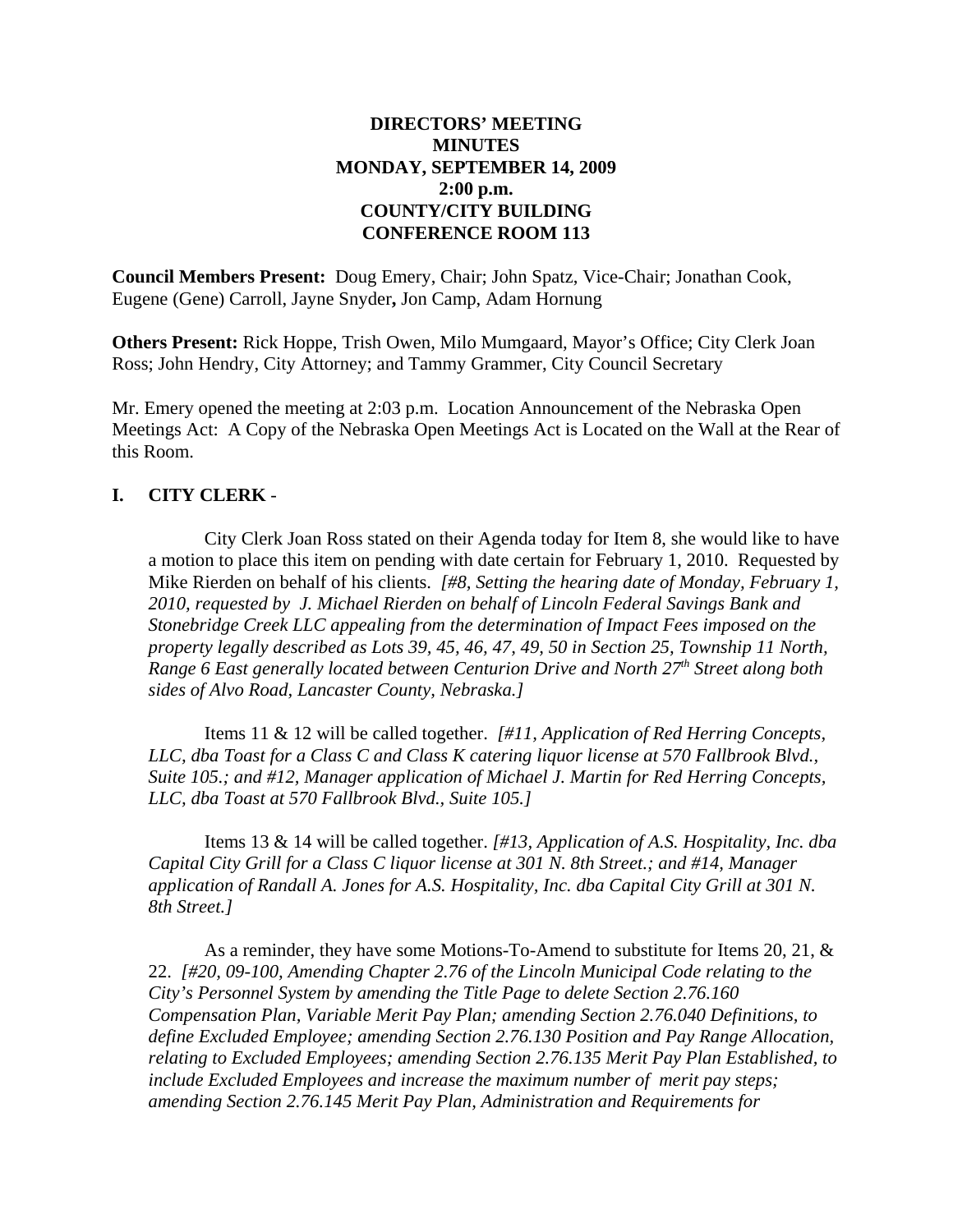*Advancement, to include the newly defined Excluded Employees; amending Section 2.76.150 Merit Pay Plan, Pay Increases for Exceptional Service, to include the newly defined Excluded Employees; amending 2.76.155 Longevity Pay to adjust the annual longevity pay plan relating to certain "N" and Excluded Employees; deleting all of Section 2.76.160 Variable Merit Pay Plan; amending Section 2.76.175 Promotion, Transfer, Demotion or Temporary Promotion relating to the newly defined Excluded Employees; amending Section 2.76.200 Temporary Assignment to a Higher Classification relating to the newly defined Excluded Employees; amending Section 2.76.380 Sick Leave with Pay, as it relates to employees with a pay range prefixed by M, A, C, E, N, or X; and amending Section 2.76.395 Vacation Leave with Pay as it relates to employees with a pay range prefixed by M; and repealing 2.76 Title Page and Sections 2.76.040, 2.76.130, 2.76.135, 2.76.145, 2.76.150, 2.76.155, 2.76.160, 2.76.175, 2.76.200, 2.76.380, and 2.76.395 of the Lincoln Municipal Code as hitherto existing.; #21, 09-101, Amending Chapter 2.78 of the Lincoln Municipal Code relating to the City's Personnel System by amending Section 2.78.010 Compensation Plan Established to exclude employees with a pay range prefixed by M; amending Sections 2.78.020 Annual Leave, 2.78.025 Variable Merit Pay Plan, and 2.78.030 Sick Leave to delete the references to employees with a pay range prefixed by the letter M; and repealing 2.78 Title Page and Sections 2.78.010, 2.78.020, 2.78.025, and 2.78.030 of the Lincoln Municipal Code as hitherto existing.; and #22, 09-103, Amending the pay schedule for a certain employee group by adjusting the hourly pay range schedule and schedules of annual, monthly, biweekly and hourly pay range equivalents for employees of the City of Lincoln whose classifications are assigned to pay ranges prefixed by the letter "M" to be effective August 20, 2009.]*

For Items 33 & 34 there's a request from DaNay Kalkowski to place these items on pending with date certain for action on October 5, 2009. The e-mail request is listed on the Directors' Agenda. *[#33, 09-120, Annexation 09003 - Amending the Lincoln Corporate Limits Map by annexing approximately 27.52 acres of property generally located at South 91st Street and Highway 2.; and #34, 09-121, Change of Zone 09011 - Application of Andermatt LLC for a change of zone from AG Agricultural to B-2 Planned Neighborhood Business District Southlake PUD for approximately 104,000 square feet of health care facility, approximately 50,000 square feet of office, and approximately 15,000 square feet of commercial, and approval of a development plan which proposes to modify standards of the underlying zoning district, subdivision regulations and design standards, on property generally located at S. 91st Street and Highway 2.]*

For Item 45, there's a request to have the public hearing with action on September  $28<sup>th</sup>$  at the 5:30 p.m. Council Meeting. So, she would be requesting a motion to place this item on pending with date certain on September 28<sup>th</sup>. Mr. Carroll commented that's his request because he will not be here next Monday, so he would like to move it to when he's going to be here to have public hearing so he can vote. He will make the motion to do that. *[#45, 09R-158, Approving and ratifying the labor contract between the City of Lincoln and the Lincoln Firefighters Association, Local No. 644, International Association of Firefighters, effective August 20, 2009 through August 31, 2010.]*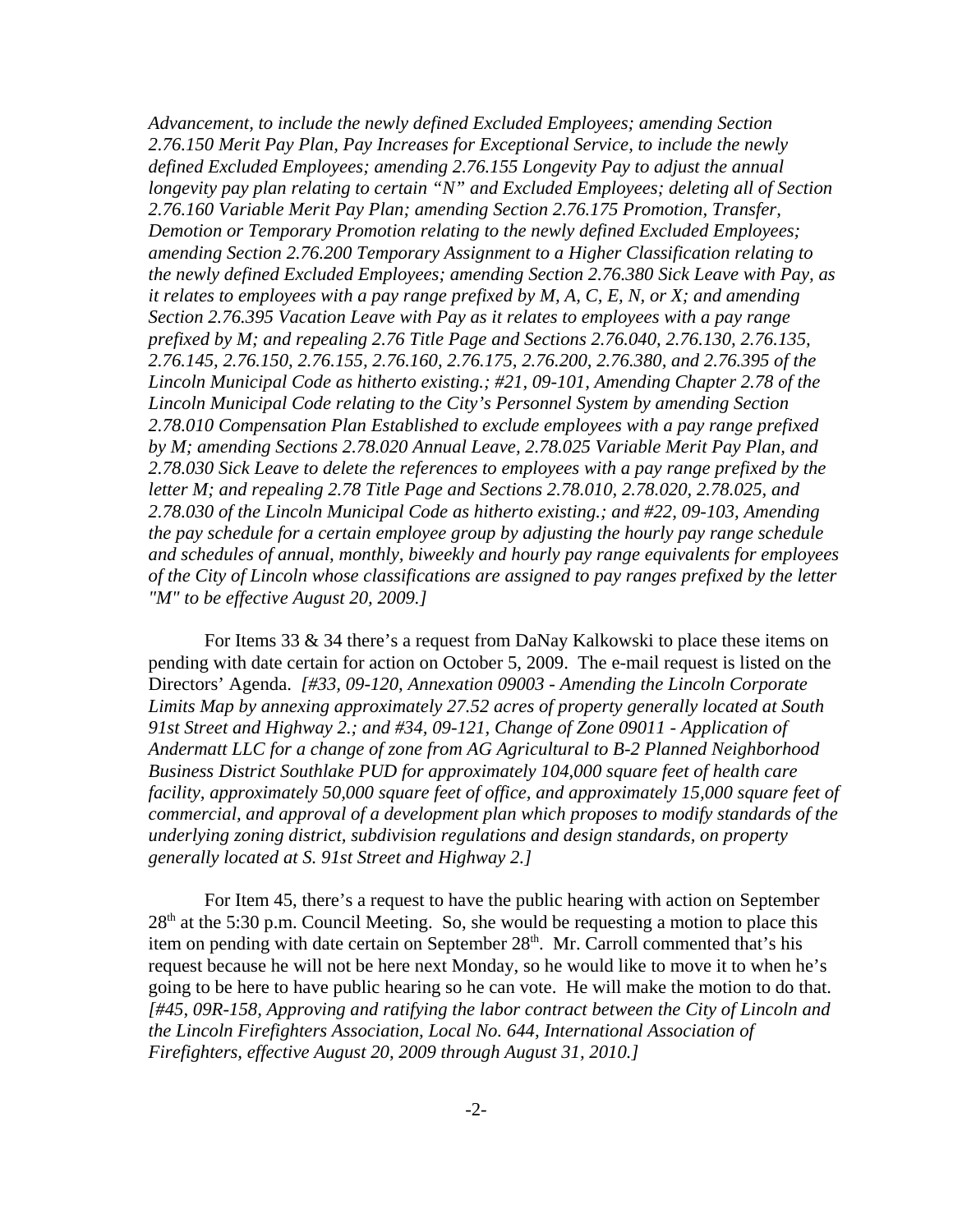Rick Hoppe commented they respectfully ask if Council would consider delaying for one week Items 17 through 22 regarding the "M" Class contracts. They've had numerous discussions with several of them during the week and it sounds like they could spend the time to answer a couple more questions. Potentially, get together in an executive session to discuss and a separate issue on the retirement match and so he was going to see if they could pull an executive session together for Wednesday morning. He knows typically they have it on Monday mornings but unfortunately one of the parties that they need to have there is not available. Following discussion, Council agreed to have an executive session this Wednesday, September  $16<sup>th</sup>$  at 7:00 a.m. in Conference Room 113 regarding Labor Negotiations and Retirement match. Mr. Hoppe stated he will notify everyone.

Mr. Spatz commented Gene (Carroll) is not going to be here next Monday and there's a chance that he is not going to be here next Monday because they may be inducing on Monday. Mr. Hoppe commented so you want to move that one back to September  $28<sup>th</sup>$ as well. Council agreed they would continue the public hearing for Items 17 through 22 to September  $28<sup>th</sup>$ . City Clerk Joan Ross handed out to Council the Motion-To-Amend #3 for Item 22. *[#17, 09R-150, Approving the labor contract between the City and the Lincoln M Class Employees Association effective August 20, 2009.; #18, 09-97, Amending the pay schedule for a certain employee group by creating the classification of Senior Attorney.; #19, 09-98, Amending the pay schedule for a certain employee group by revising the classification of Attorney II.; #20, 09-100, Amending Chapter 2.76 of the Lincoln Municipal Code relating to the City's Personnel System by amending the Title Page to delete Section 2.76.160 Compensation Plan, Variable Merit Pay Plan; amending Section 2.76.040 Definitions, to define Excluded Employee; amending Section 2.76.130 Position and Pay Range Allocation, relating to Excluded Employees; amending Section 2.76.135 Merit Pay Plan Established, to include Excluded Employees and increase the maximum number of merit pay steps; amending Section 2.76.145 Merit Pay Plan, Administration and Requirements for Advancement, to include the newly defined Excluded Employees; amending Section 2.76.150 Merit Pay Plan, Pay Increases for Exceptional Service, to include the newly defined Excluded Employees; amending 2.76.155 Longevity Pay to adjust the annual longevity pay plan relating to certain "N" and Excluded Employees; deleting all of Section 2.76.160 Variable Merit Pay Plan; amending Section 2.76.175 Promotion, Transfer, Demotion or Temporary Promotion relating to the newly defined Excluded Employees; amending Section 2.76.200 Temporary Assignment to a Higher Classification relating to the newly defined Excluded Employees; amending Section 2.76.380 Sick Leave with Pay, as it relates to employees with a pay range prefixed by M, A, C, E, N, or X; and amending Section 2.76.395 Vacation Leave with Pay as it relates to employees with a pay range prefixed by M; and repealing 2.76 Title Page and Sections 2.76.040, 2.76.130, 2.76.135, 2.76.145, 2.76.150, 2.76.155, 2.76.160, 2.76.175, 2.76.200, 2.76.380, and 2.76.395 of the Lincoln Municipal Code as hitherto existing.; #21, 09-101, Amending Chapter 2.78 of the Lincoln Municipal Code relating to the City's Personnel System by amending Section 2.78.010 Compensation Plan Established to exclude employees with a pay range prefixed by M; amending Sections 2.78.020 Annual Leave, 2.78.025 Variable Merit Pay Plan, and 2.78.030 Sick Leave to delete the references to employees with a pay*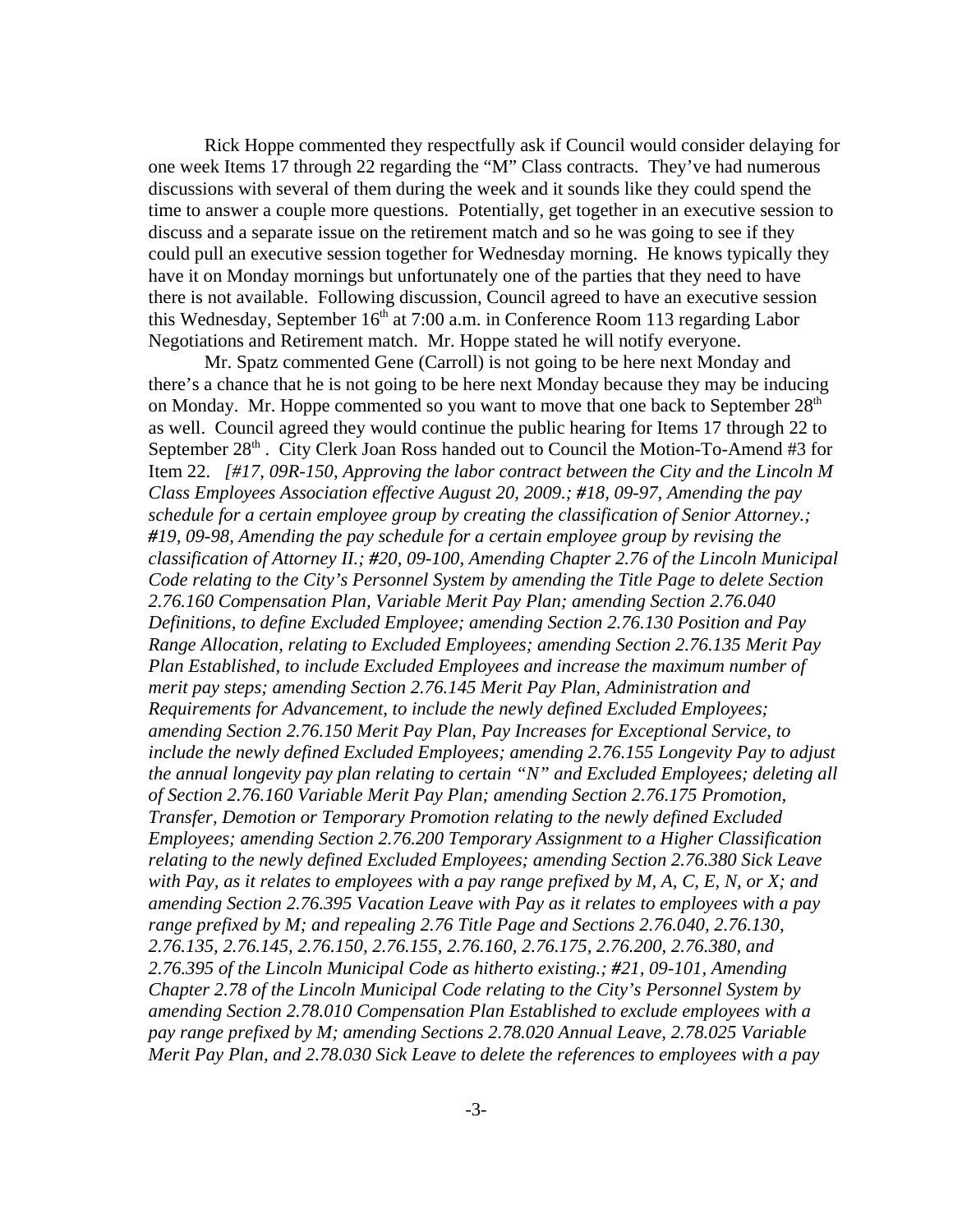*range prefixed by the letter M; and repealing 2.78 Title Page and Sections 2.78.010, 2.78.020, 2.78.025, and 2.78.030 of the Lincoln Municipal Code as hitherto existing.; #22, 09-103, Amending the pay schedule for a certain employee group by adjusting the hourly pay range schedule and schedules of annual, monthly, biweekly and hourly pay range equivalents for employees of the City of Lincoln whose classifications are assigned to pay ranges prefixed by the letter "M" to be effective August 20, 2009.]* 

 1. E-Mail from DaNay Kalkowski, Seacrest & Kalkowski, PC, LLO - RE: Requesting Delay on Items #33 & 34, Bill #'s 09-120 & 09-121. - City Clerk Joan Ross mentioned these items during her comments under 'I. City Clerk'. (See that discussion)

#### **II. CORRESPONDENCE FROM THE MAYOR & DIRECTORS TO COUNCIL** -

#### **MAYOR -**

Rick Hoppe stated the State of the City Address has been scheduled for 10:00 a.m. on September  $28<sup>th</sup>$  which they may have seen the e-mail about it.

- \*\*1. NEWS RELEASE RE: Mayor Says Council Passed Good Budget. NO **COMMENTS**
- \*\*2. NEWS RELEASE RE: Intersection of  $27<sup>th</sup>$  and Capital Parkway To Be Closed Two Nights This Week. - NO COMMENTS
- \*\*3. NEWS ADVISORY RE: Mayor Beutler and Nebraska Department of Environmental Quality, news conference on 08/27/09, Mayor's Conference Room to discuss City wastewater projects to be funded by the American Recovery and Reinvestment Act (Forwarded to Council on 08/26/09). - NO COMMENTS
- \*\*4. NEWS RELEASE RE: 21 Sports Announces High School Football Telecast Schedule. - NO COMMENTS
- \*\*5. NEWS RELEASE RE: City Receives Funds For Wastewater Projects. NO **COMMENTS**
- \*6. NEWS RELEASE RE: Volunteers Needed For Game Day Recycling Effort. NO **COMMENTS**
- \*7. NEWS RELEASE RE: 21 Sports Announces Nebraska Wesleyan Football Telecast Schedule. - NO COMMENTS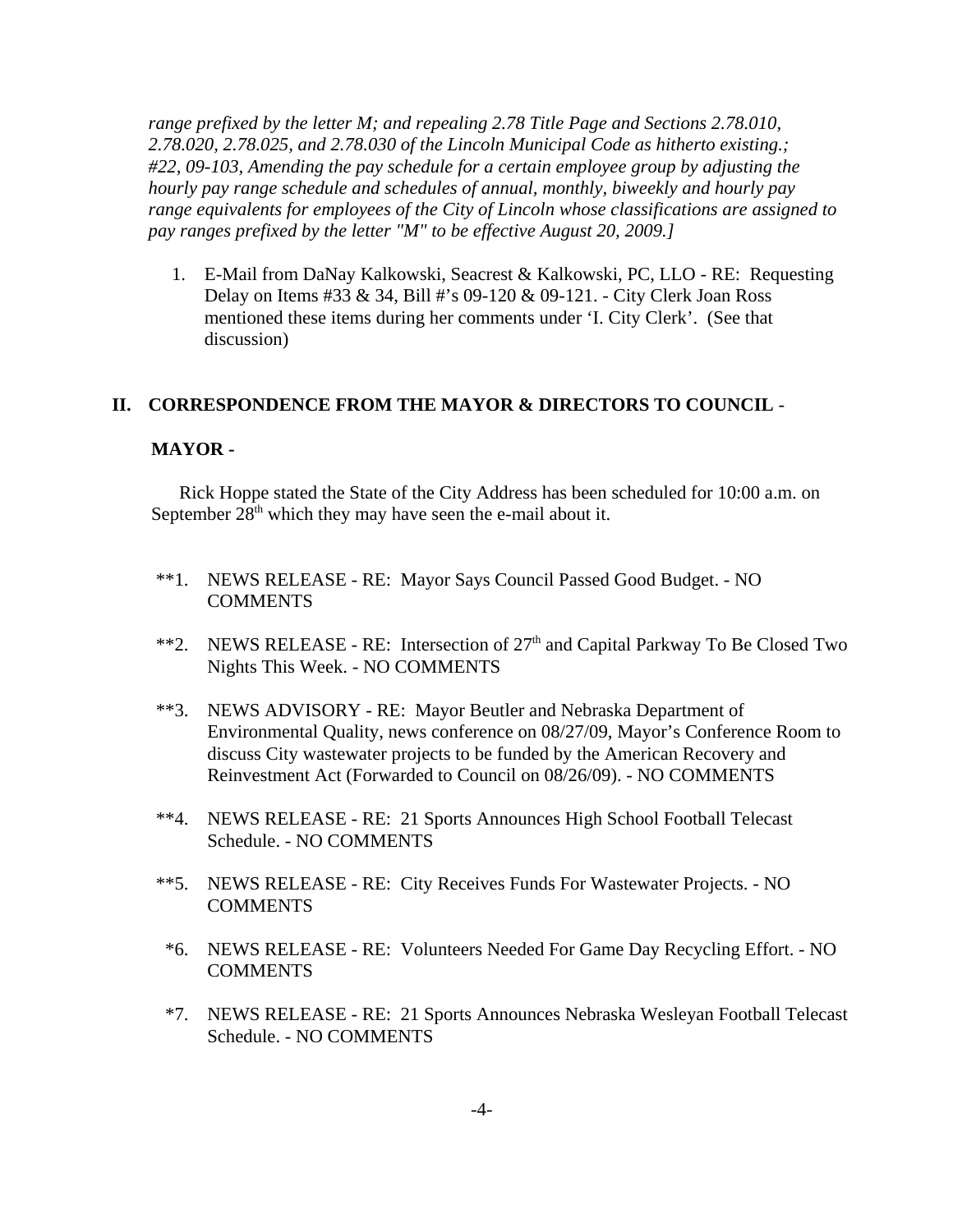- \*8. NEWS RELEASE RE: City, UNL Kickoff "Go Green for Big Red" Game Day Recycling Effort. - NO COMMENTS
- 9. NEWS ADVISORY RE: Mayor Beutler's Public Schedule For September 5 through 11, 2009 (Forwarded to Council on 09/08/09). - NO COMMENTS
- 10. NEWS RELEASE RE: Public Invited To Annual Patriot Day Program NO **COMMENTS**
- 11. State of the City Message by Mayor Chris Beutler on 09/28/09 at 10:00 a.m. in Council Chambers. - NO COMMENTS
- 12. Report RE: Drinking Water Samples Tested For Total Coliform and E. Coli Bacteria by the Colilert®method of Analysis. - NO COMMENTS

### **DIRECTORS -** No Comments

### **FINANCE/TREASURER -**

\*\*1. Monthly City Cash Report at the close of business July 31, 2009. - NO COMMENTS

#### **HEALTH -**

- \*\*1. NEWS RELEASE RE: Grant Provides More Trees for Lincoln. NO COMMENTS
	- 2. NEWS RELEASE RE: High Risk Persons Should Get A Seasonal Flu Shot. NO **COMMENTS**

### **HEALTH/ANIMAL CONTROL -**

- \*\*1. Response from Robert Westfall, Animal Control Division Manager RE: Pitbull dogs. - NO COMMENTS
	- a.) E-Mail from Martin Coria requesting action to prevent pit bull attacks. NO COMMENTS

#### **LIBRARIES -**

- \*1. Get the Smartest Card @ your library. September is Library Card Sign-up Month. NO COMMENTS
- \*2. A very popular program returns to Lincoln City Libraries this fall. Read to a Dog provides an opportunity for children ages 6 to 12 to practice their reading. - NO COMMENTS
- 3. City Library Schedule for fall includes Preschool Storytime, Toddler Time, Family Nights and Storytimes for Elementary Children beginning 09/01/09 through 12/09 at designated City Libraries. - NO COMMENTS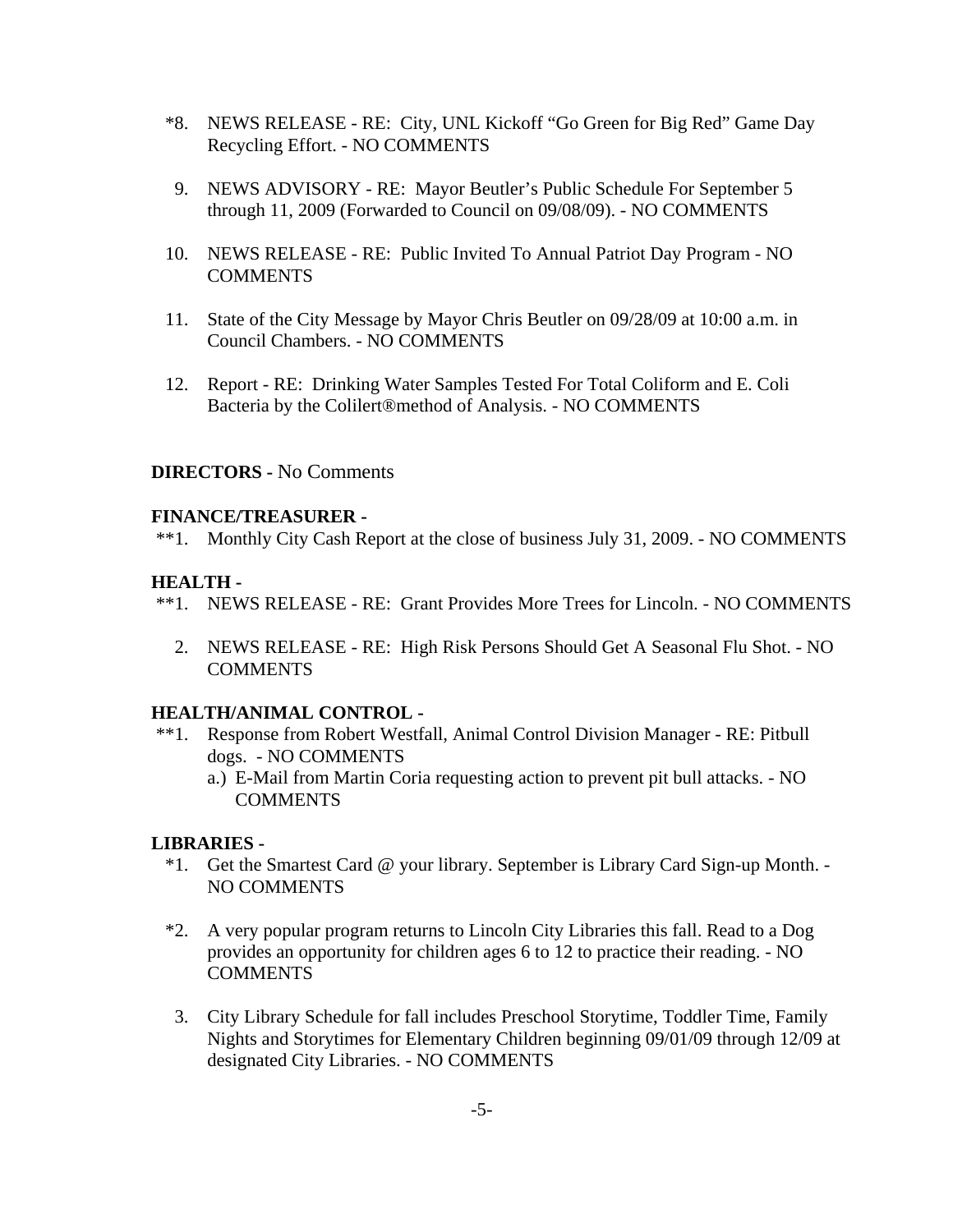#### **PUBLIC WORKS & UTILITIES -**

 \*\*1. Response to Jim Easom - RE: The deteriorating metal building next to the end of the Harris Overpass (08/24/09, IV. Correspondence from Citizens, #4). - NO **COMMENTS** 

#### **URBAN DEVELOPMENT -**

 \*\*1. Memo from Clinton Thomas, Housing Rehab & Real Estate Division - RE: Street & Alley Vacation #09005 - East/West alley between North  $41<sup>st</sup>$  & North  $42<sup>nd</sup>$  Streets, north of Y Street. - NO COMMENTS

#### **WEED AUTHORITY CONTROL -**

 1. Combined Weed Program - City of Lincoln - August 2009 Monthly Report. - NO **COMMENTS** 

### **III. COUNCIL RFI'S AND CITIZEN CORRESPONDENCE TO INDIVIDUAL COUNCIL MEMBERS -**

#### **JON CAMP -**

Mr. Camp stated he would like to speak with Fire Chief Ford after the Directors' Meeting today.

- \*1. E-Mail to Mark Koller, Personnel Director requesting explanation on cost with the classification changes to M Class. - NO COMMENTS
- 2. Response to L. J. Suda RE: The Urban Development Department's having leased office space with Haymarket Square. - NO COMMENTS

#### **EUGENE CARROLL -**

Mr. Carroll stated he would like to speak with Greg MacLean (Public Works & Utilities Director) after the Directors' Meeting today.

**JONATHAN COOK -** No Comments

### **DOUG EMERY -** No Comments

 \*1. Letter from Mayor Beutler to Rod Vlcek, United Steelworkers of America - RE: Stimulus Funds: Buying American and Local. - NO COMMENTS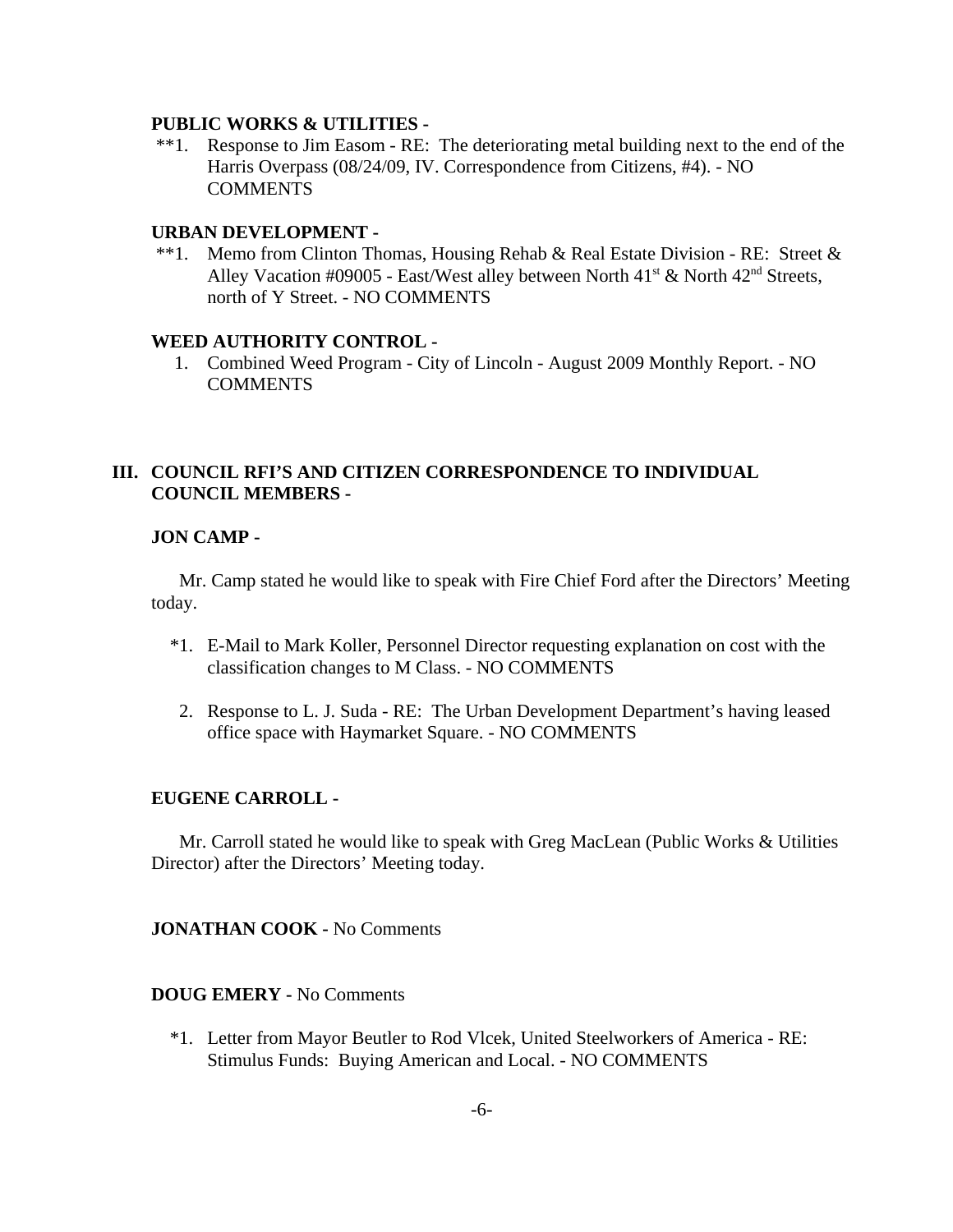2. Letter from John C. McQuinn, Chief City Prosecutor to Jane Hood - RE: Parking ticket. - NO COMMENTS

### **ADAM HORNUNG -**

Mr. Hornung commented to Police Chief Casady there has been a couple of requests about wanting to be on the Internal Liquor Committee. Do you know what it takes to be on the Internal Liquor Committee? City Clerk Joan Ross replied that's a sub-committee of Council, there's not a quorum, the voting members are Council members only. She would think then you would want to visit with the chair to see the appropriate membership. Mr. Spatz commented to Mr. Hornung that he will visit with him about it. Mr. Cook commented that's really our only sub-committee. City Clerk Joan Ross commented much of the information, discussions and items to them are confidential.

### **JAYNE SNYDER -** No Comments

\*\*1. E-Mail from Parks Coble - RE: The water foundation at 33<sup>rd</sup> Street, north of Leighton Street, on the Dietrich bike path not in working order. Also, the water fountain at Fleming Fields is locked up (Forward to Lynn Johnson, Parks & Recreation Director). - NO COMMENTS

### **JOHN SPATZ** -

Mr. Spatz stated he would like to speak with Greg MacLean (Public Works & Utilities Director) after the Directors' Meeting today.

 1. Letter from Wallace Becker to Lin Quenzer, City Ombudsman - RE: Sound Pollution in Downtown Residential Lincoln. - NO COMMENTS

### **IV. CORRESPONDENCE FROM CITIZENS TO COUNCIL -**

- \*\* 1. E-Mail from Lincoln Chamber of Commerce RE: Thanks, on the 2009 Federal Fly-Back event attracting over 750 local business leaders. - NO COMMENTS
- \*\*2. E-Mail from Lisa Franklin RE: Planning Permit  $\#09016$  on  $08/31/09$ . NO COMMENTS
	- a.) Letter from Lisa Franklin RE: Planning Permit#09016 concerns for a mental health facility on South  $14<sup>th</sup>$  Street in a residential neighborhood. - - -NO COMMENTS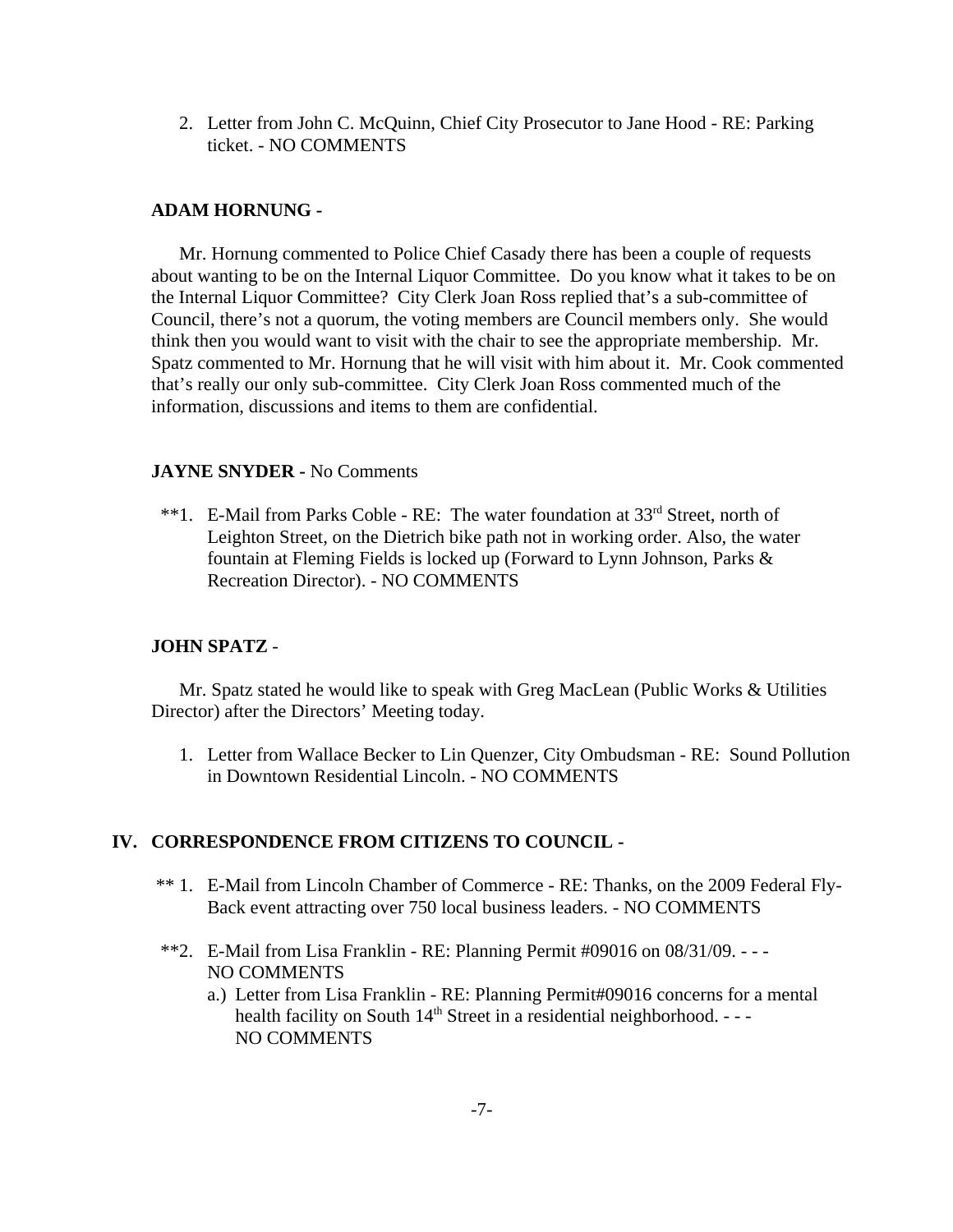- \*3. Letter from Larry Sims to Lincoln Police Chief Tom Cassady RE: Enforcing traffic laws. - NO COMMENTS
- \* 4. E-Mails from Monica Choyeski RE: Inquiring about the LES retirement match with their frequent rate increases with responses from Lin Quenzer, City Ombudsman, and Trish Owen, Mayor's Office, Deputy Chief of Staff. - NO COMMENTS
- \*5. Media Release from Su Eells, Task Force Coordinator, CHE RE: Mayor's Blue Ribbon Task Force Releases Draft Recommendations; Asks for Public Comment. - NO COMMENTS

# **ADDENDUM - (For September 14th)**

### **I. CITY CLERK -** None

### **II. CORRESPONDENCE FROM THE MAYOR & DIRECTORS TO COUNCIL** -

### **MAYOR -**

- 1. NEWS ADVISORY RE: Mayor Beutler will participate in three public events on 09/11/09; 1.) The Mayor will join representatives from Safe Kids of Lincoln/Lancaster County and Lincoln Fire & Rescue to discuss the first Lincoln Smoke Alarm Rally at a news conference at 9:30 a.m.; 2.) At 11:00 a.m., the Mayor will speak at the Patriot Day event; 3.) The Mayor will testify on highway funding at a State legislative hearing that begins at 1:30 p.m. (Forwarded & Council received copies in their packets on 09/10/09). - NO COMMENTS
- 2. NEWS RELEASE RE: Game Day Recycling Effort Collects More Than 1.5 Tons of Material (Forwarded & Council received copies in their packets on 09/10/09). - NO **COMMENTS**
- 3. NEWS RELEASE RE: Three Gifts From Kenneth J. Good Estate To Fund Parks Projects. - NO COMMENTS
- 4. NEWS RELEASE RE: Smoke Alarm Rally Set For September 19th. NO COMMENTS
- 5. NEWS ADVISORY RE: Mayor Beutler's Public Schedule for Week of September 12 through 18, 2009 - Schedule subject to change. - NO COMMENTS
- 6. NEWS RELEASE RE: Mayor's Committee For International Friendship To Host Visitors From Africa. - NO COMMENTS